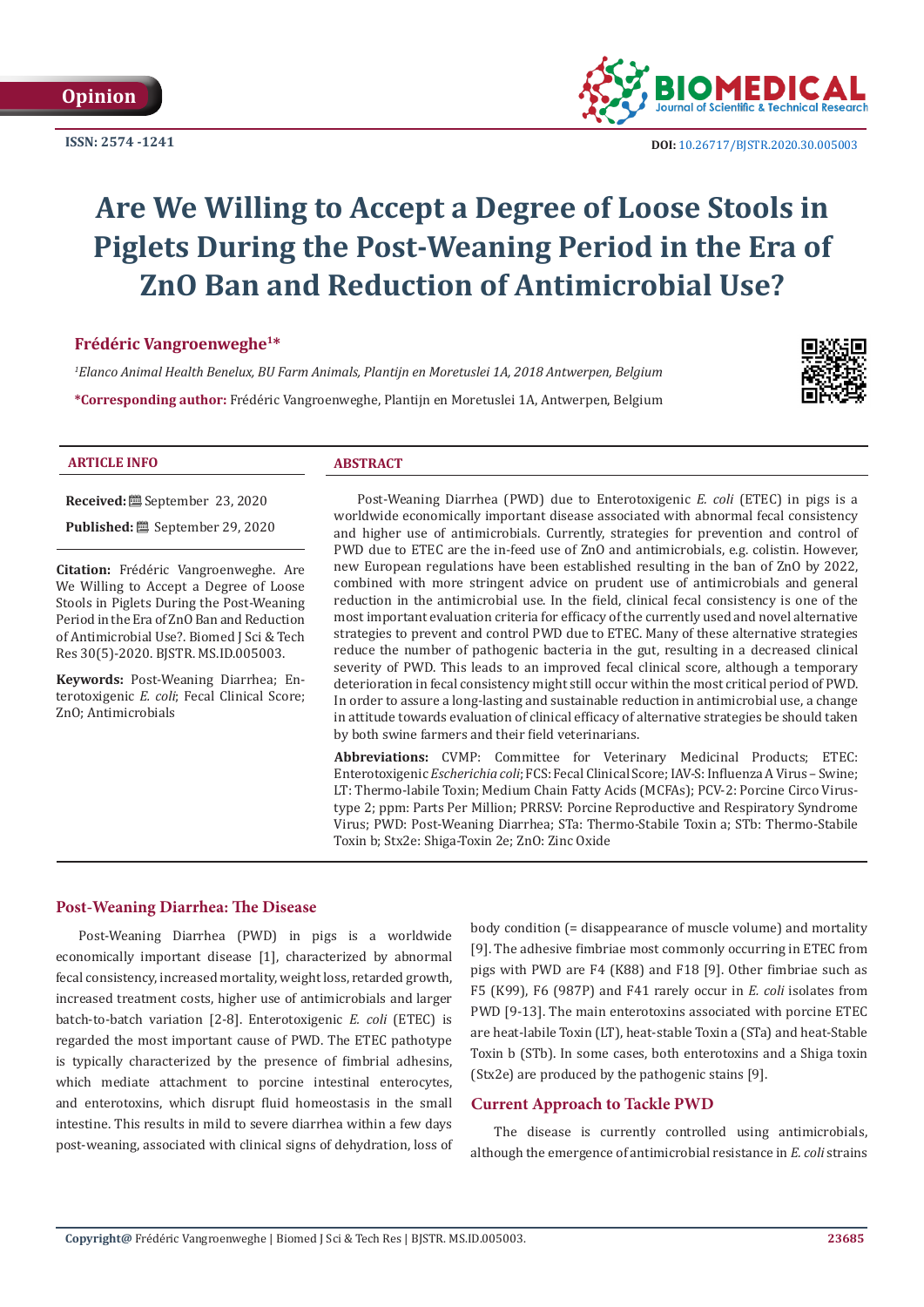isolated from cases of PWD urges the need for alternative control measures [14-18]. From the late 1980's onwards, several studies on zinc supply to post-weaned piglets have been performed. Several nutritional studies demonstrated the effects of dietary zinc oxide (ZnO) in the prevention and healing of PWD [19]. Therefore, ZnO has been admitted in the prevention and control of PWD at levels up to 3,000 parts per million (ppm) through the feed for a maximum of 14 days post-weaning. However, the Committee for Veterinary Medicinal Products (CVMP) has recently decided that the use of ZnO in post-weaning diets should be phased out the latest by 2022 throughout the EU [20]. Several alternative strategies have been explored to increase intestinal health and decrease incidence of PWD due to *E. coli* in post-weaned piglets [21-23]. Overall, inclusion of additional dietary fiber and reduction of crude protein levels in post-weaning diets seemed to be an effective nutritional strategy that may counteract the negative effects of protein fermentation in the pig gut [22,24-26]. Although specific fermentable carbohydrates combined with reduced crude protein content altered the microflora and fermentation patterns in the gastrointestinal tract of post-weaned piglets, these favorable effects did not necessarily result in increased growth performance [27]. Other feeding strategies were more focused on feed consistency, thereby feeding more coarsely ground meal to the post-weaned piglets [28]. Coarsely ground feed meals change the physico-chemical conditions in the stomach, thereby increasing concentrations of organic acids which lower the pH. This promotes growth of anaerobic lactic acid bacteria and reduces survival of *E. coli* during passage through the stomach [28]. Fermentation of undigested dietary protein and endogenous proteins in the large intestines yield putative toxic metabolites that can impair epithelial integrity and promote enteric disorders such as PWD [29]. Incidence and severity of PWD may also be influenced by addition of probiotics to the diet, which may change the fermentation profile and thus promote gut health [30]. Furthermore, Medium Chain Fatty Acids (MCFAs) can neutralize bacterial metabolites in the small intestine [31]. However, efficacy of these alternative strategies is variable among different farms and over time, depending on multiple inferring factors such as specific feeding strategies and equipment, type of housing and climate control, number of piglets per pen or presence of other concurrent pathogens (e.g. PRRSV, PCV-2, IAV-S, …)

### **Fecal Clinical Score: an Objective Look at PWD**

In order to score fecal consistency during PWD, a Fecal Clinical Score (FCS) was developed with a fecal consistency score from 0 to 4 with and appropriate description [32,33] and applied under field conditions to objectively assess the fecal consistency during the post-weaning period (Table 1) throughout time and in the presence of multiple persons assessing the clinical fecal consistency [34-36]. The fecal clinical score is extensively described and illustrated in Table 1. Under field conditions, clear advantages have been observed in using the FCS to evaluate the effect of specific

preventive or prophylactic interventions during the post-weaning period [34-36].

**Table 1:** Fecal clinical score from 0 to 4 with a realistic picture and a generic description of the consistency and the ratio between the liquid and solid fraction within the fecal material.

| <b>Score</b>     | Picture | Description                                                                       |
|------------------|---------|-----------------------------------------------------------------------------------|
| $\boldsymbol{0}$ |         | Normal feces                                                                      |
| $\mathbf{1}$     |         | Pasty feces                                                                       |
| $\overline{2}$   |         | Mild diarrhea - fecal con-<br>sistency with more solid<br>components than fluids  |
| 3                |         | Moderate diarrhea - fecal<br>consistency with more fluid<br>than solid components |
| $\overline{4}$   |         | Severe diarrhea - fluid fecal<br>consistence                                      |

# **Future Challenges: Ban of ZnO and Prudent Use of Antimicrobials**

As already mentioned above, CVMP has decided the use of ZnO in post-weaning diets is to be phased out the latest by 2022 throughout the EU [20]. This decision has mainly be taken in the light of increased environmental risk due to Zn residues via fecal excretion and risk for increased prevalence of bacteria with antimicrobial resistance [36]. In addition to the ZnO ban, more stringent measures towards the preventive and therapeutic use of antimicrobials, e.g. colistin, have been implemented by the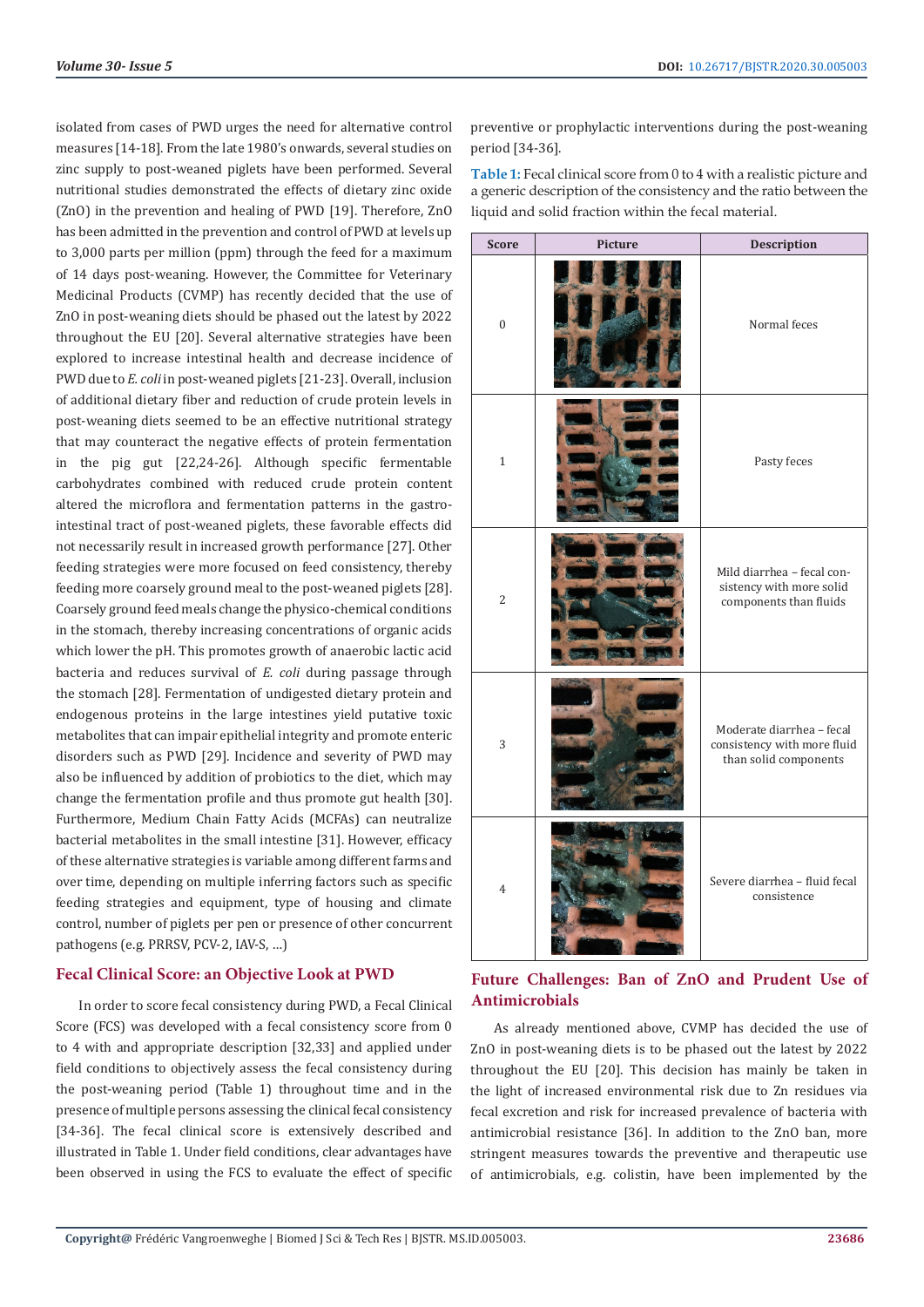European Parliament and the European Council [37]. Briefly, antimicrobial therapy can not be applied in a systematic way, nor to promote growth in production animals. Moreover, prophylactic use is prohibited, except for exceptional individual treatment of affected animals. These new regulations should be applied from 28 January 2022 onwards. Since the post-weaning period is one of the most challenging moments in the life of a piglet, the ban of ZnO and the imposed reduction in antimicrobial use will have a serious impact on our perspectives towards prophylaxis, prevention and treatment of PWD due to ETEC. Using ZnO and antimicrobials, FCS can easily be kept under control and little abnormal fecal consistency is apparent during the post-weaning period. However, this might be a bigger challenge using alternative strategies to ZnO and antimicrobials in the near future.

# **Vaccination with an Oral Live Avirulent** *E. Coli* **Vaccine**

Besides the aforementioned alternative strategies, focusing on feed changes and addition of pre- and probiotics to the feed, vaccination with an oral live avirulent *E. coli* vaccine (Coliprotec® F4/18; Elanco) might be a potential strategy to overcome the economic damage due to F4-ETEC or F18-ETEC. For an *E. coli* vaccination against PWD due to F4-ETEC and F18-ETEC, the prerequisite is that active mucosal immunity against F4 and F18 is mounted following application of the vaccine. This implies the local production of F4- and/or F18-specific secretory IgA antibodies, which prevent pathogenic F4-ETEC and F18-ETEC to attach to the intestinal F4- and F18-receptors and thus reduce clinical signs of PWD [38]. Recently, vaccination with a live non-pathogenic *E. coli* F4 or *E. coli* F4 and F18 vaccine has demonstrated efficacy against PWD due to F4-ETEC or F4-ETEC and F18-ETEC [32,33]. Immunization against the F4-ETEC and F18-ETEC pathogens resulted in decreased severity and duration of PWD clinical signs, as determined by FCS, and reduced fecal shedding of F4-ETEC and F18-ETEC [32,33]. The reduced clinical signs were based on the absence of fecal droppings with an FCS above 2, according to the previously described FCS (Table 1). This means that a temporary deviation of FCS from normal fecal consistency (FCS = 0) should be acceptable as long as the FCS does not increase to FCS levels of 3 or 4. These scores are characterized by a higher volume of liquid as compared to solid material in the fecal droppings. Moreover, these registration studies [32,33] have also shown that when FCS temporarily increasing up to 1 or 2, no negative effects on piglets' performances were present since an increased weight gain was demonstrated following vaccination with the *E. coli* F4 vaccine [32].

#### **Conclusion**

In conclusion, several novel strategies towards PWD due to ETEC have been applied or will be introduced in the field in the near future. Many of these strategies impact the reduction in the number of pathogenic bacteria that may induce or impact PWD due to ETEC. This reduction of pathogenic bacteria clearly impacts

the clinical signs of PWD, however, in many cases a temporary deterioration in fecal consistency may occur, although the impact on piglets' performance remains minimal. Therefore, a new attitude towards evaluation of the clinical efficacy of alternative strategies to prevent or control PWD due to ETEC should be taken by both swine farmers and their field veterinarians in the near future. Only through a drastic change in attitude, we will collectively be able to prevent or control PWD due to ETEC without a risk to increase the use of antimicrobials and thus compromise the current process towards prudent use of antimicrobials resulting in a long-lasting and sustainable reduction in antimicrobial use during this critical phase in swine production worldwide.

#### **References**

- 1. [Fairbrother JM, Nadeau E, Gyles CL \(2005\) Escherichia coli in](https://pubmed.ncbi.nlm.nih.gov/16164007/) [postweaning diarrhea in pigs: an update on bacterial types, pathogenesis,](https://pubmed.ncbi.nlm.nih.gov/16164007/) [and prevention strategies. Anim Heal Res Rev 6: 17-39.](https://pubmed.ncbi.nlm.nih.gov/16164007/)
- 2. [Hoa NX, Kalhoro DH, Lu C \(2013\) Distribution of serogroups and](https://www.researchgate.net/publication/263417445_DISTRIBUTION_OF_SEROGROUPS_AND_VIRULENCE_GENES_OF_E_COLI_STRAINS_ISOLATED_FROM_PORCINE_POST_WEANING_DIARRHEA_IN_THUA_THIEN_HUE_PROVINCE_VIETNAM) [virulence genes of E. coli strains isolated from porcine post weaning](https://www.researchgate.net/publication/263417445_DISTRIBUTION_OF_SEROGROUPS_AND_VIRULENCE_GENES_OF_E_COLI_STRAINS_ISOLATED_FROM_PORCINE_POST_WEANING_DIARRHEA_IN_THUA_THIEN_HUE_PROVINCE_VIETNAM) [diarrhea in Thua Thien Hue province Vietnam. Tạp chí Công ngh Sinh](https://www.researchgate.net/publication/263417445_DISTRIBUTION_OF_SEROGROUPS_AND_VIRULENCE_GENES_OF_E_COLI_STRAINS_ISOLATED_FROM_PORCINE_POST_WEANING_DIARRHEA_IN_THUA_THIEN_HUE_PROVINCE_VIETNAM) [học 11: 665-672.](https://www.researchgate.net/publication/263417445_DISTRIBUTION_OF_SEROGROUPS_AND_VIRULENCE_GENES_OF_E_COLI_STRAINS_ISOLATED_FROM_PORCINE_POST_WEANING_DIARRHEA_IN_THUA_THIEN_HUE_PROVINCE_VIETNAM)
- 3. [Lyutskanov M \(2011\) Epidemiological characteristics of post-weaning](http://www.uni-sz.bg/tsj/Vol9N3_2011/M.Luckanov.pdf) [diarrhea associated with toxin-producing Escherichia coli in large](http://www.uni-sz.bg/tsj/Vol9N3_2011/M.Luckanov.pdf) [intensive pig farms. Trakia J Sci 9: 68-73.](http://www.uni-sz.bg/tsj/Vol9N3_2011/M.Luckanov.pdf)
- 4. [Svensmark B, Jorsal SE, Nielsen K, Willeberg P \(1989\) Epidemiological](https://pubmed.ncbi.nlm.nih.gov/2782232/) [studies of piglet diarrhoea in intensively managed Danish sow herds. I.](https://pubmed.ncbi.nlm.nih.gov/2782232/) [Pre-weaning diarrhoea. Acta Vet Scand 30: 43-53.](https://pubmed.ncbi.nlm.nih.gov/2782232/)
- 5. [Svensmark B, Nielsen K, Willeberg P, Jorsal SE \(1989\) Epidemiological](https://pubmed.ncbi.nlm.nih.gov/2782233/) [studies of piglet diarrhea in intensively managed Danish sow herds. II.](https://pubmed.ncbi.nlm.nih.gov/2782233/) [Post-weaning diarrhea. Acta Vet Scand 30: 55-62.](https://pubmed.ncbi.nlm.nih.gov/2782233/)
- 6. [Tubbs RC, Hurd HS, Dargatz D, Hill G \(1993\) Preweaning morbidity and](https://pubag.nal.usda.gov/download/35742/PDF) [mortality in the United States swine herd. Swine Heal Prod 1: 21-28.](https://pubag.nal.usda.gov/download/35742/PDF)
- 7. [\(2002\) USDA. Part II. Reference of Swine Health and Health Management](https://www.aphis.usda.gov/animal_health/nahms/swine/downloads/swine2000/Swine2000_dr_PartII.pdf) [in the United States, 2000. USDA: APHIS:VS, CEAH, National Animal](https://www.aphis.usda.gov/animal_health/nahms/swine/downloads/swine2000/Swine2000_dr_PartII.pdf) [Health Monitoring System, Fort Collins, CO.](https://www.aphis.usda.gov/animal_health/nahms/swine/downloads/swine2000/Swine2000_dr_PartII.pdf)
- 8. [Zhang W, Zhao M, Ruesch L, Omot A, Francis D \(2007\) Prevalence of](https://pubmed.ncbi.nlm.nih.gov/17368762/) [virulence genes in Escherichia coli strains recently isolated from young](https://pubmed.ncbi.nlm.nih.gov/17368762/) [pigs with diarrhea in the US. Vet Microbiol 123: 145-152.](https://pubmed.ncbi.nlm.nih.gov/17368762/)
- 9. Fairbrother JM, Gyles CL (2012) Chapter 53: Colibacillosis. In: Zimmerman JJ, Karriker LA, Ramirez A, Schwartz KJ, Stevenson GW (Eds.,)., Diseases of Swine (10<sup>th</sup> Edn.). Wiley Blackwell. pp. 723-749.
- 10. [Chen X, Gao S, Jiao X, Liu XF \(2004\) Prevalence of serogroups and](https://pubmed.ncbi.nlm.nih.gov/15381261/) [virulence factors of Escherichia coli strains isolated from pigs with](https://pubmed.ncbi.nlm.nih.gov/15381261/) [postweaning diarrhoea in eastern China. Vet Microbiol 103: 13-20.](https://pubmed.ncbi.nlm.nih.gov/15381261/)
- 11. [Frydendahl K \(2002\) Prevalence of serogroups and virulence genes](https://pubmed.ncbi.nlm.nih.gov/11844623/) [in Escherichia coli associated with postweaning diarrhoea and edema](https://pubmed.ncbi.nlm.nih.gov/11844623/) [disease in pigs and a comparison of diagnostic approaches. Vet Microbiol](https://pubmed.ncbi.nlm.nih.gov/11844623/) [85: 169-182.](https://pubmed.ncbi.nlm.nih.gov/11844623/)
- 12. [Luppi A, Gibellini M, Gin T, Vangroenweghe F, Vandenbroucke V, et al.](https://pubmed.ncbi.nlm.nih.gov/28405446/) [\(2016\) Prevalence of virulence factors in enterotoxigenic Escherichia](https://pubmed.ncbi.nlm.nih.gov/28405446/) [coli isolated from pigs with post-weaning diarrhea in Europe. Porcine](https://pubmed.ncbi.nlm.nih.gov/28405446/) [Health Manag 2: 20-25.](https://pubmed.ncbi.nlm.nih.gov/28405446/)
- 13. [Vu-Khac H, Holoda E, Pilipcinec E, Blanco M, Blanco JE, et al. \(2006\)](https://www.researchgate.net/publication/7230005_Serotypes_virulence_genes_and_PFGE_profiles_of_Escherichia_coli_isolated_from_pigs_with_postweaning_diarrhoea_in_Slovakia) [Serotypes, virulence genes, and PFGE profiles of Escherichia coli isolated](https://www.researchgate.net/publication/7230005_Serotypes_virulence_genes_and_PFGE_profiles_of_Escherichia_coli_isolated_from_pigs_with_postweaning_diarrhoea_in_Slovakia) [from pigs with postweaning diarrhoea in Slovakia. BMC Vet Res 2: 13-20.](https://www.researchgate.net/publication/7230005_Serotypes_virulence_genes_and_PFGE_profiles_of_Escherichia_coli_isolated_from_pigs_with_postweaning_diarrhoea_in_Slovakia)
- 14. [Abraham S, Trott DJ, Jordan D, Gordon DM, Groves MD, et al. \(2014\)](https://pubmed.ncbi.nlm.nih.gov/24948578/) [Phylogenetic and molecular insights into the evolution of multidrug-](https://pubmed.ncbi.nlm.nih.gov/24948578/)